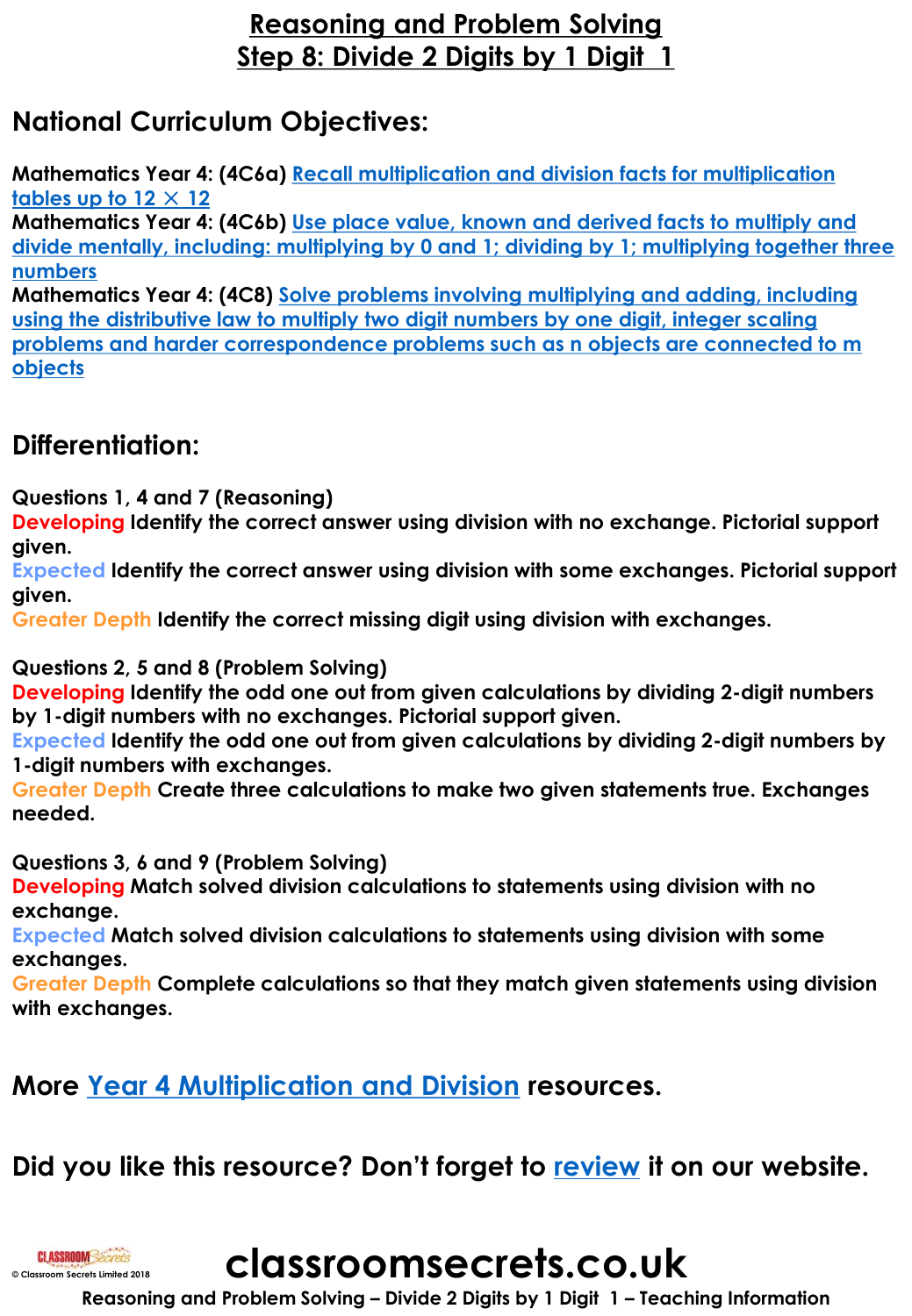

# **classroomsecrets.co.uk**

**© Classroom Secrets Limited 2018**

**CLASSROOM** Secrets

**Reasoning and Problem Solving – Divide 2 Digits by 1 Digit 1 – Year 4 Developing**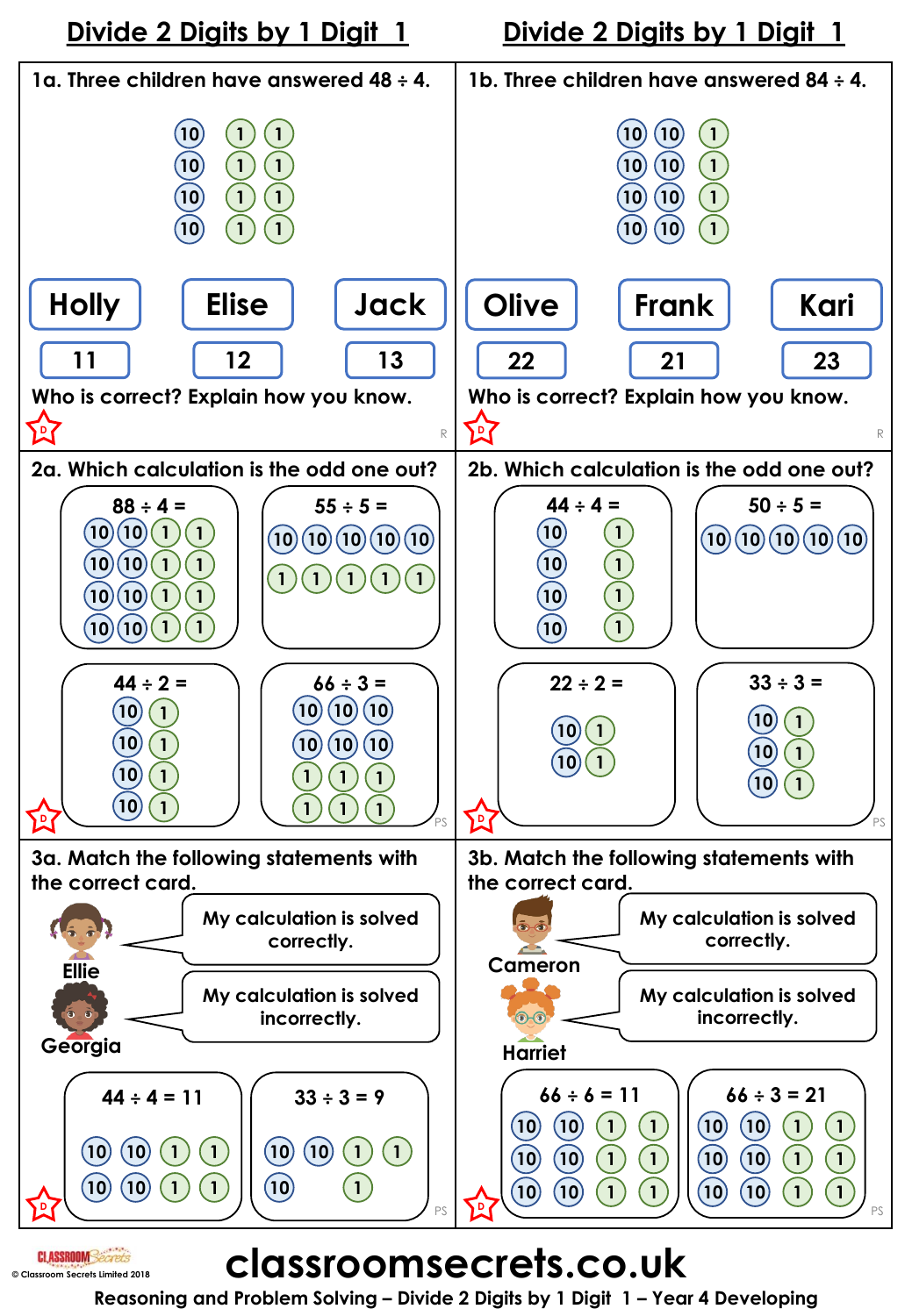

# **classroomsecrets.co.uk**

**© Classroom Secrets Limited 2018**

**Reasoning and Problem Solving – Divide 2 Digits by 1 Digit 1 – Year 4 Expected**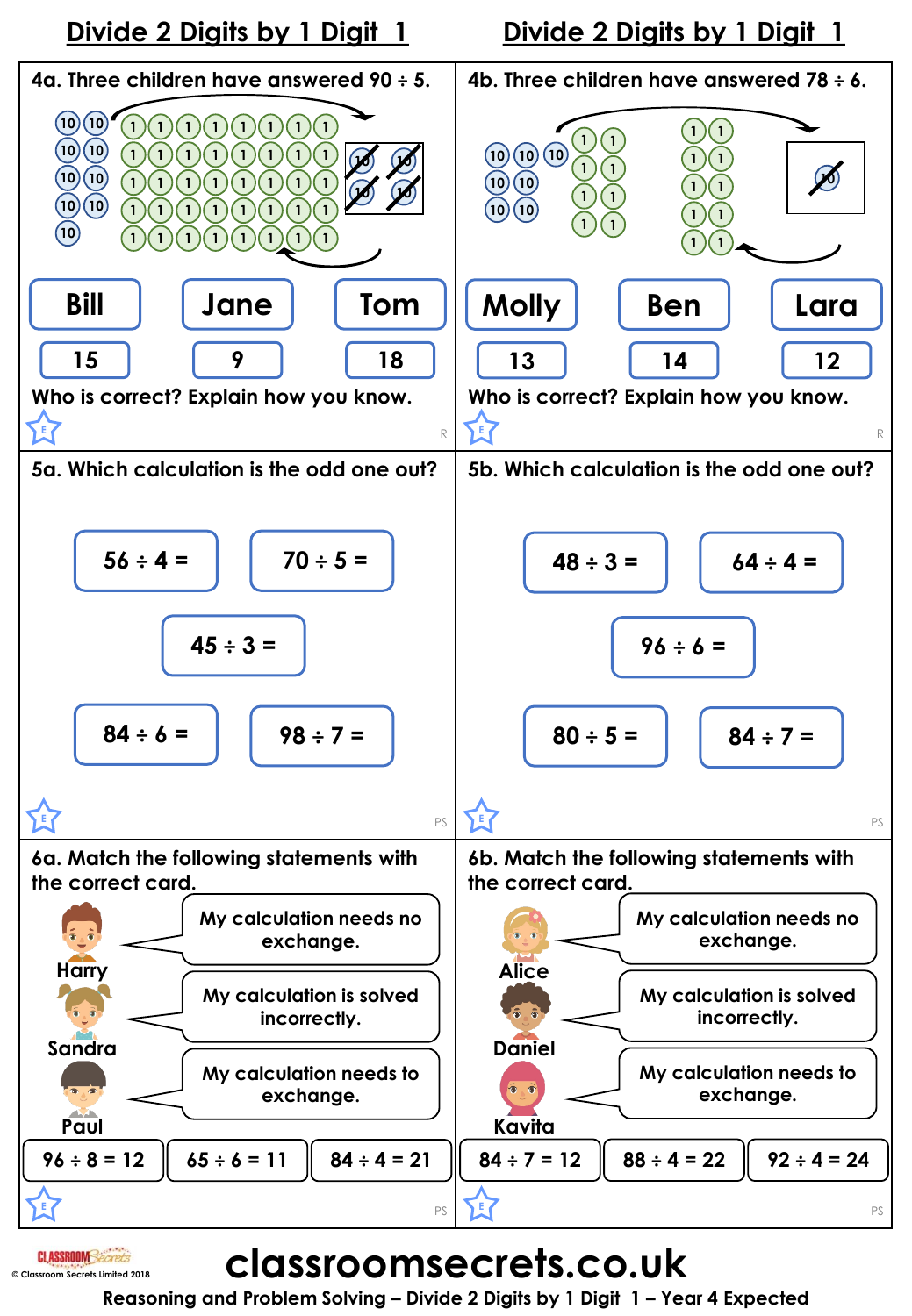

# **classroomsecrets.co.uk**

**© Classroom Secrets Limited 2018**

**CLASSROOM** Secrets

**Reasoning and Problem Solving – Divide 2 Digits by 1 Digit 1 – Year 4 Greater Depth**